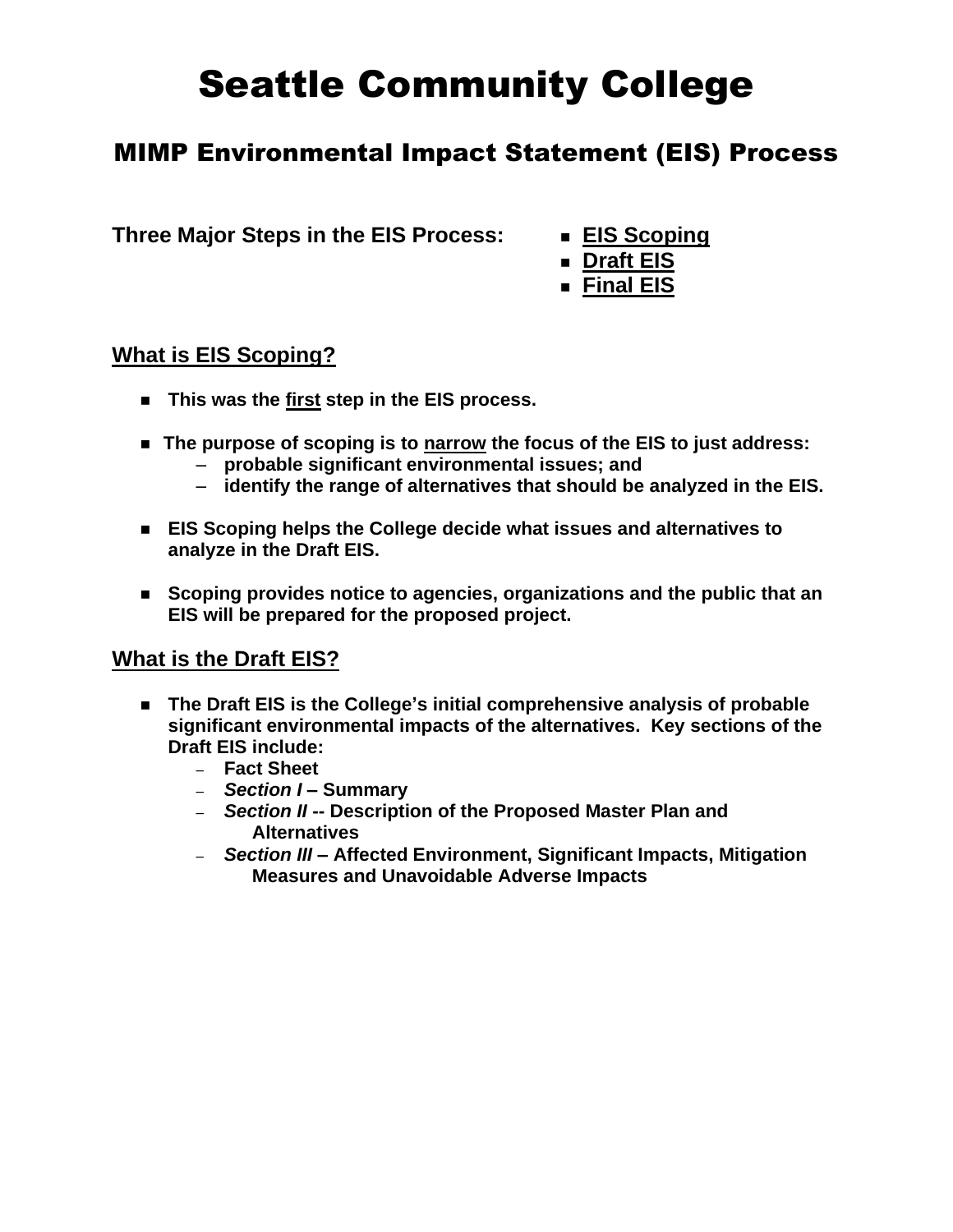# Seattle Community College

### MIMP Environmental Impact Statement (EIS) Process

*Section III* **could potentially contain detailed analysis of the following environmental parameters (dependent upon the results of the Scoping Process):**

- **Earth**
- **Air Quality**
- **Water**
- **Plants & Animals**
- **Noise**
- **Land Use**
- **Aesthetics**
- **Historic and Cultural Preservation**
- **Transportation**
- **Public Services & Utilities**

**Analysis in Section III describes** 

- **existing conditions**
- **impacts of the Proposed Master Plan and alternatives**
- **mitigation measures**
- **unavoidable adverse impacts**
- ◼ **The Draft EIS is distributed to agencies (federal, state, regional, City), organizations, and the public for a review and comment period.**
- A public meeting will be held following issuance of the Draft EIS to gather **comments regarding the Draft EIS.**

#### **What is the Final EIS?**

- The Final EIS is the third and final part of the EIS process.
- The Final EIS combines the Draft EIS with:
	- **changes or clarifications to the scope of the project since the Draft EIS was issued;**
	- **revisions or clarifications to the analysis of impacts that was contained in the Draft EIS; and**
	- **responses to written comments and public testimony that was received on the Draft EIS from agencies, organizations and individuals**
- The Final EIS is distributed to the same recipients of the Draft EIS and **notice of availability is sent to organizations and individuals that commented on the Draft EIS.**